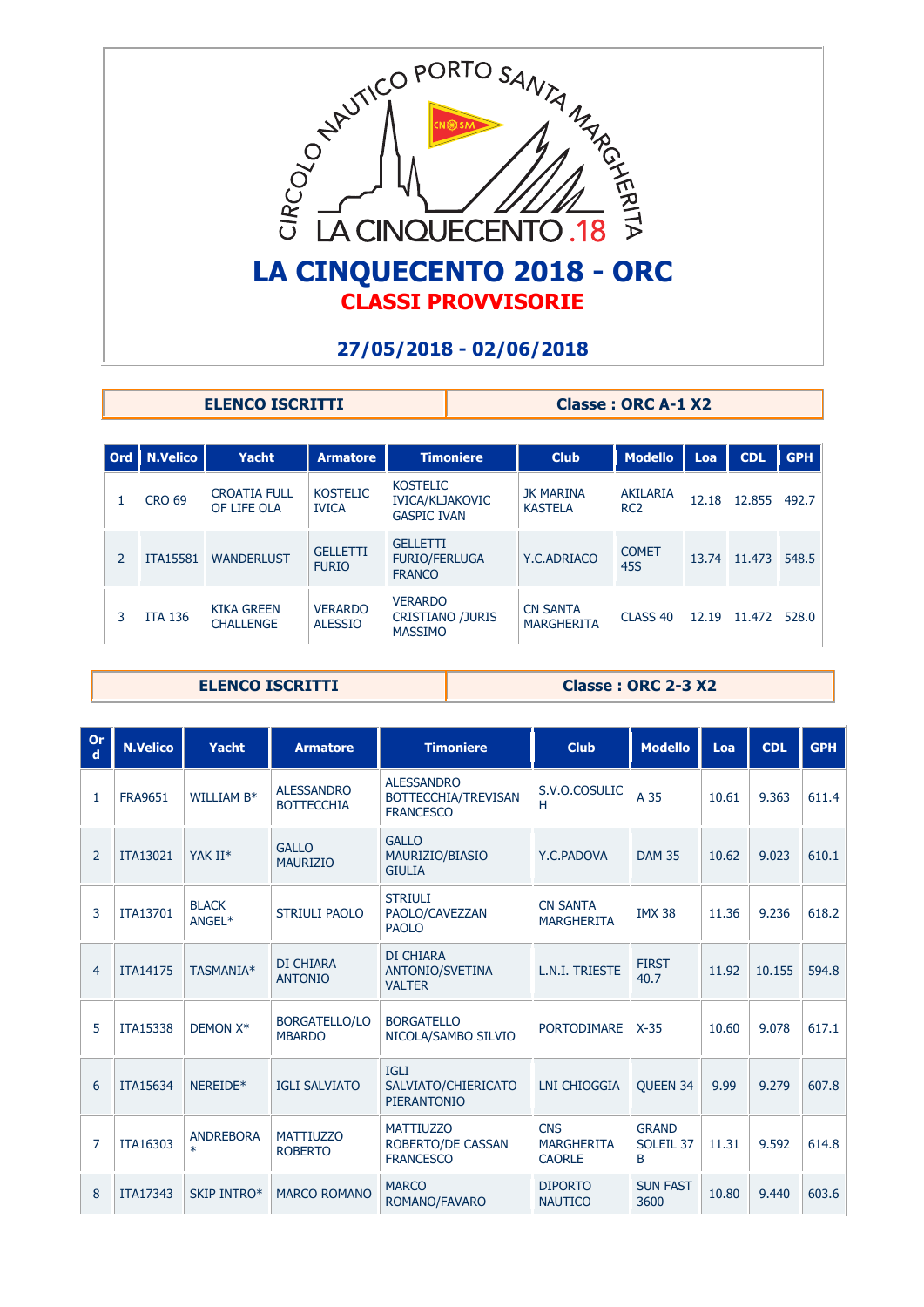|    |                 |                           |                                    | <b>PAOLO</b>                                         | <b>SISTIANA</b>                  |                                |       |       |       |
|----|-----------------|---------------------------|------------------------------------|------------------------------------------------------|----------------------------------|--------------------------------|-------|-------|-------|
| 9  | ITA17432        | $ANGI*$                   | <b>MEROLLA</b><br><b>SALVATORE</b> | <b>MEROLLA</b><br>SALVATORE/PAOLETTI<br><b>DEZIO</b> | <b>AV SAILING</b><br><b>TEAM</b> | <b>GIRO 34</b><br><b>PROTO</b> | 10.70 | 9.458 | 584.6 |
| 10 | <b>ITAFUERT</b> | <b>FUERTE</b><br>VENTURA* | <b>BONVINI</b><br><b>STEFANO</b>   | <b>BONVINI</b><br>STEFANO/BONVINI<br><b>DAVIDE</b>   | IL<br><b>PORTODIMARE</b>         | J.O.D. 35                      | 10.63 | 9.183 | 632.6 |

**ELENCO ISCRITTI** Classe : ORC 4-5 X2

| Ord   N.Velico  | <b>Yacht</b>              | <b>Armatore</b>                  | <b>Timoniere</b>                                       | <b>Club</b>                           | <b>Modello</b>                    |      | Loa   CDL | l GPH i |
|-----------------|---------------------------|----------------------------------|--------------------------------------------------------|---------------------------------------|-----------------------------------|------|-----------|---------|
| ITA408MT        | ANTIGUA*                  | <b>POLO</b><br><b>MANUEL</b>     | <b>DEGANUTTI</b><br>FRANCO/BOATTO<br><b>ALESSANDRA</b> | S.V.O.COSULICH                        | <b>MINI 650</b><br><b>POGO 19</b> | 6.50 | 6.207     | 694.2   |
| <b>ITAASTRP</b> | <b>ASTEROPE</b><br>$II^*$ | <b>CIBIBIN</b><br><b>MASSIMO</b> | <b>CIBIBIN MASSIMO/NEGLIA</b><br><b>GINO</b>           | <b>TRIESTINA DELLA</b><br><b>VELA</b> | <b>ELAN 340</b>                   | 9.98 | 9.111     | 637.8   |

# **LA CINQUECENTO 2018 – ORC x TUTTI CLASSI PROVVISORIE**

# **27/05/2018 - 02/06/2018**

### **ELENCO ISCRITTI** Classe : ORC A-1

|                | Ord   N.Velico  | Yacht                                               | <b>Armatore</b>                              | <b>Timoniere</b>                     | <b>Club</b>                           | <b>Modello</b>                     | Loa   | <b>CDL</b> | <b>GPH</b> |
|----------------|-----------------|-----------------------------------------------------|----------------------------------------------|--------------------------------------|---------------------------------------|------------------------------------|-------|------------|------------|
|                | <b>ITA14378</b> | <b>MARGHERITA</b>                                   | <b>BURELLO</b><br><b>PIETRO</b>              | <b>BURELLO</b><br><b>PIETRO</b>      | S.V.OSCAR<br><b>COSULICH</b>          | <b>VISMARA</b><br>45 FC            | 13.29 | 12.213     | 513.4      |
| $\overline{2}$ | <b>ITA14872</b> | LUNA PER TE                                         | SPORTING C.<br><b>DUE VELE</b><br><b>ASD</b> | <b>VOLPATO</b><br><b>ROBERTO</b>     | <b>CN. SANTA</b><br><b>MARGHERITA</b> | <b>MILLENIUM</b><br>40             | 11.99 | 11.177     | 551.0      |
| 3              | <b>ITA16417</b> | <b>IL MORO DI</b><br><b>VENEZIA</b><br><b>XXVII</b> | <b>NARDUZZI</b><br><b>ALESSANDRO</b>         | <b>NARDUZZI</b><br><b>ALESSANDRO</b> | <b>COMPAGNIA</b><br><b>DELLA VELA</b> | <b>NAUTILUS</b><br><b>MARINA 4</b> | 12.86 | 11.184     | 543.4      |

#### **ELENCO ISCRITTI** Classe : ORC 2

| l Ord | <b>N.Velico</b> | Yacht           | <b>Armatore</b>                     | <b>Timoniere</b>                    | <b>Club</b>                          | <b>Modello</b>                      | Loa   | <b>CDL</b> | <b>GPH</b> |
|-------|-----------------|-----------------|-------------------------------------|-------------------------------------|--------------------------------------|-------------------------------------|-------|------------|------------|
|       | EUR36017        | <b>EMY TOO</b>  | <b>COMELLI</b><br><b>TOMMASO</b>    | <b>COMELLI</b><br><b>TOMMASO</b>    | <b>CN SANTA</b><br><b>MARGHERITA</b> | <b>SOLARIS</b><br>36 O.D.           | 10.97 | 10.279     | 558.1      |
| 2     | <b>ITA12290</b> | <b>LOTOS</b>    | <b>MESCALCHIN</b><br><b>ANTONIO</b> | <b>MESCALCHIN</b><br><b>ANTONIO</b> | LNI<br><b>MONFALCONE</b>             | <b>GRAND</b><br><b>SOLEIL</b><br>45 | 13.42 | 10.112     | 611.8      |
| 3     | <b>SLO 72</b>   | <b>MACROPUS</b> | <b>ZIGA MERHAR</b>                  | <b>BAEBLER</b><br><b>LUKA</b>       | <b>VALHALLA</b>                      | <b>FIRST</b><br>40.7                | 11.96 | 10.300     | 589.7      |

|--|